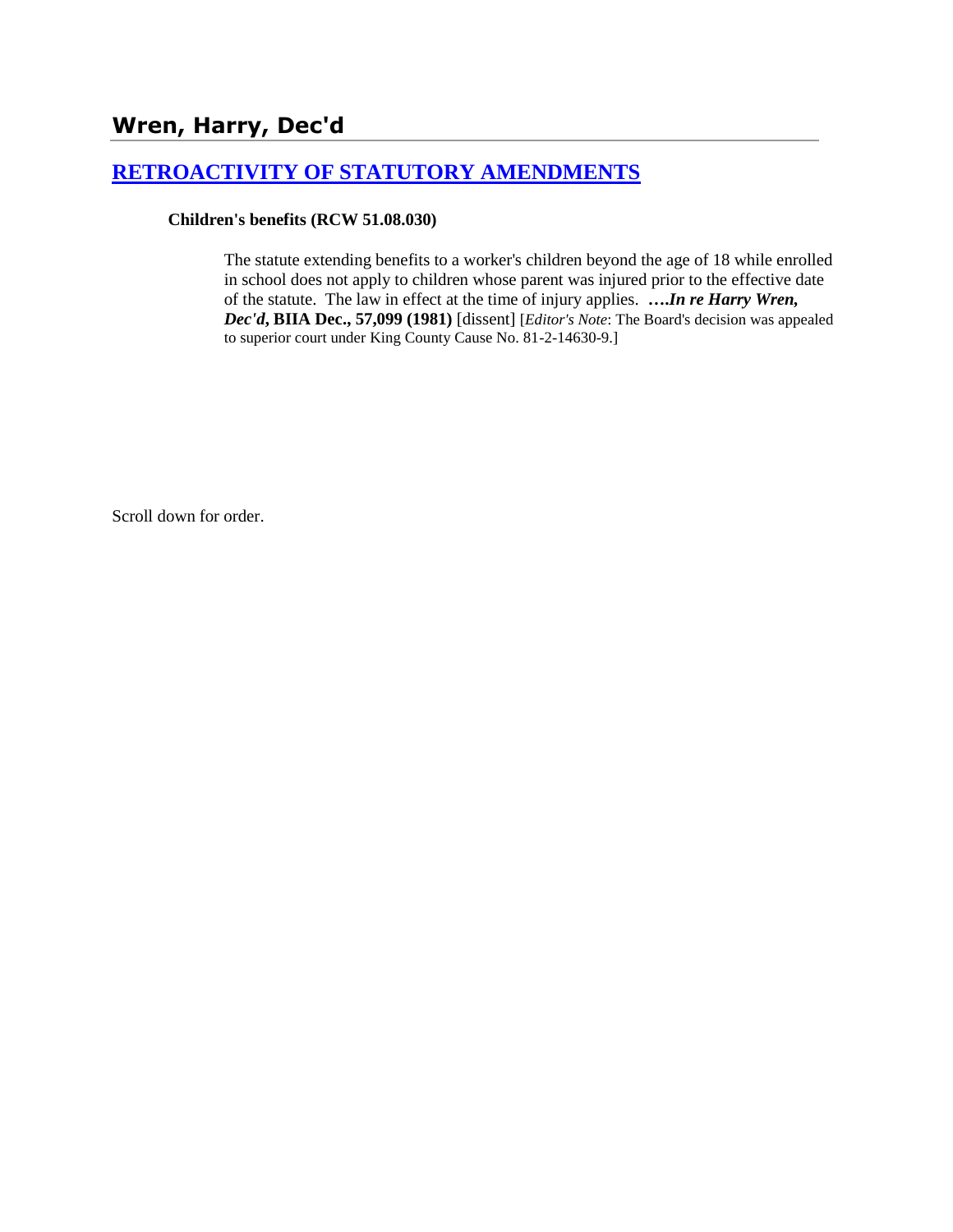## **BEFORE THE BOARD OF INDUSTRIAL INSURANCE APPEALS STATE OF WASHINGTON**

**)**

**IN RE: HARRY L. WREN, DEC'D ) DOCKET NO. 57,099**

**CLAIM NO. F-551887 ) DECISION AND ORDER**

APPEARANCES:

Claimant, Harry L. Wren, Dec'd., by Lane, Powell, Moss & Miller, per Wilbur J. Lawrence

Employer, Seattle Transit System, None

Department of Labor and Industries, by The Attorney General, per Gayle Barry, Assistant

Appeal filed by the petitioner on June 23, 1980 from a decision of the Department of Labor and Industries in the form of a letter dated April 23, 1980, which denied petitioner's request for a continuation of benefits while enrolled in a full time course at an accredited school. **AFFIRMED.**

# **DECISION**

This appeal comes on for review before the Board pursuant to a Petition for Review filed by the child-petitioner, Bonnie Lee Wren, hereinafter referred to as petitioner, and is submitted on stipulated facts which we summarize as follows:

Petitioner, who was born on February 17, 1959, is a surviving child of Harry L. Wren, who sustained a fatal industrial injury on May 29, 1967. At the time of Mr. Wren's death, the Industrial Insurance Act, hereinafter referred to as the Act, provided for the payment of death benefits in the form of monthly compensation for and on account of a surviving "child", as that term was defined therein.

The Act, at that time, defined "child" in material part as follows:

"'Child' means every natural born child . . . under the age of 18 years and over the age of 18 years if the child is a dependent invalid child . . ." Laws 1961, Chapter 23, sec. 51.08.030.

Inasmuch as petitioner was only seven years of age at the time of her father's fatal injury, she qualified as a "child" pursuant to the above-quoted definition, and for the monthly compensation benefits payable therefor. Prior to petitioner reaching her 18th birthday, the legislature, in 1969, amended the statutory definition of "child" so as to extend the age limitation from age 18 to 21,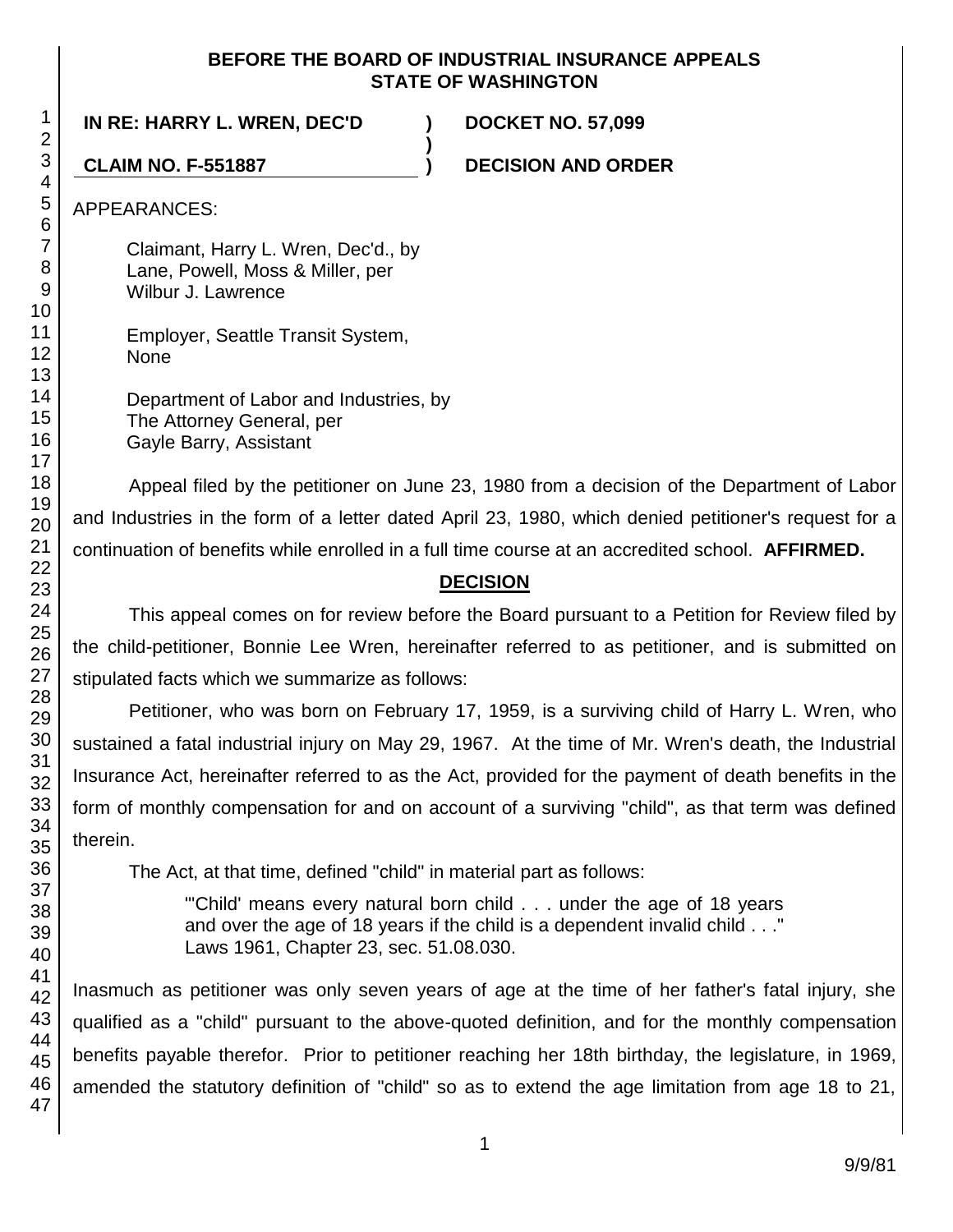provided that the "child" was permanently enrolled in a full-time course in an accredited school, to wit:

> "'Child' whenever used in this chapter means every natural child . . . under the age of 18 years, or under the age of 21 years while permanently enrolled at a full-time course in an accredited school and over the age of 18 years if the child is an invalid child." (Emphasis supplied.)

On February 17, 1977, petitioner turned 18 and was then permanently enrolled full-time at an accredited school. On that date, however, the Department of Labor and Industries, hereinafter referred to as the Department, terminated her monthly compensation benefits pursuant to the 1961 statutory definition of "child", supra, the definition in effect at the time of her father's fatal injury, and under which her right to compensation accrued.

Thus, the issue which is squarely presented for decision by this case is whether petitioner's right to compensation is governed by the law in effect at the time of her father's fatal industrial injury (the 1961 definition of "child"), or by the law in effect at the time she turned age 18 (the 1969 definition of "child"). Parenthetically, it is to be noted that in 1977 the legislature again amended the statutory definition of "child" so as to further extend the age limitation from age 21 to 23 for those permanently enrolled in a full-time course in an accredited school. Laws 1977, 1st Ex. Sess., Chapter 323, sec. 4. For purposes of convenience and simplicity, however, we have treated the 1969 and 1977 amendments as one, inasmuch as it is conceded by the parties hereto that if the 1969 amendment applied to petitioner at age 18, the 1977 amendment likewise would apply to her at age 21.

The case brings into focus two general rules of law, the first of which applies to workers' compensation cases specially, and the second, to legislative enactments generally, to wit:

- 1) The rights of the parties under the act are governed by the law in force at the time of injury, and not by the law in force at any subsequent time. Ashenbrenner v. Department of Labor and Industries, 62 Wn. 2d 22 (1963); and cases cited therein. This rule, of course, has no application where it clearly appears the legislature intended otherwise. Lynch v. Department of Labor & Industries, 19 Wn. 2d 802 (1944).
- 2) A statute is presumed to operate prospectively only, unless a contrary intent clearly appears. Lynch v. Department of Labor & Industries, supra, and cases cited therein. This rule is variously stated to the effect that a statute will no be held to apply retrospectively in the absence of language clearly indicating such legislative intent. Bodine v. Department of Labor & Industries, 29 Wn. 2d 879 (1948).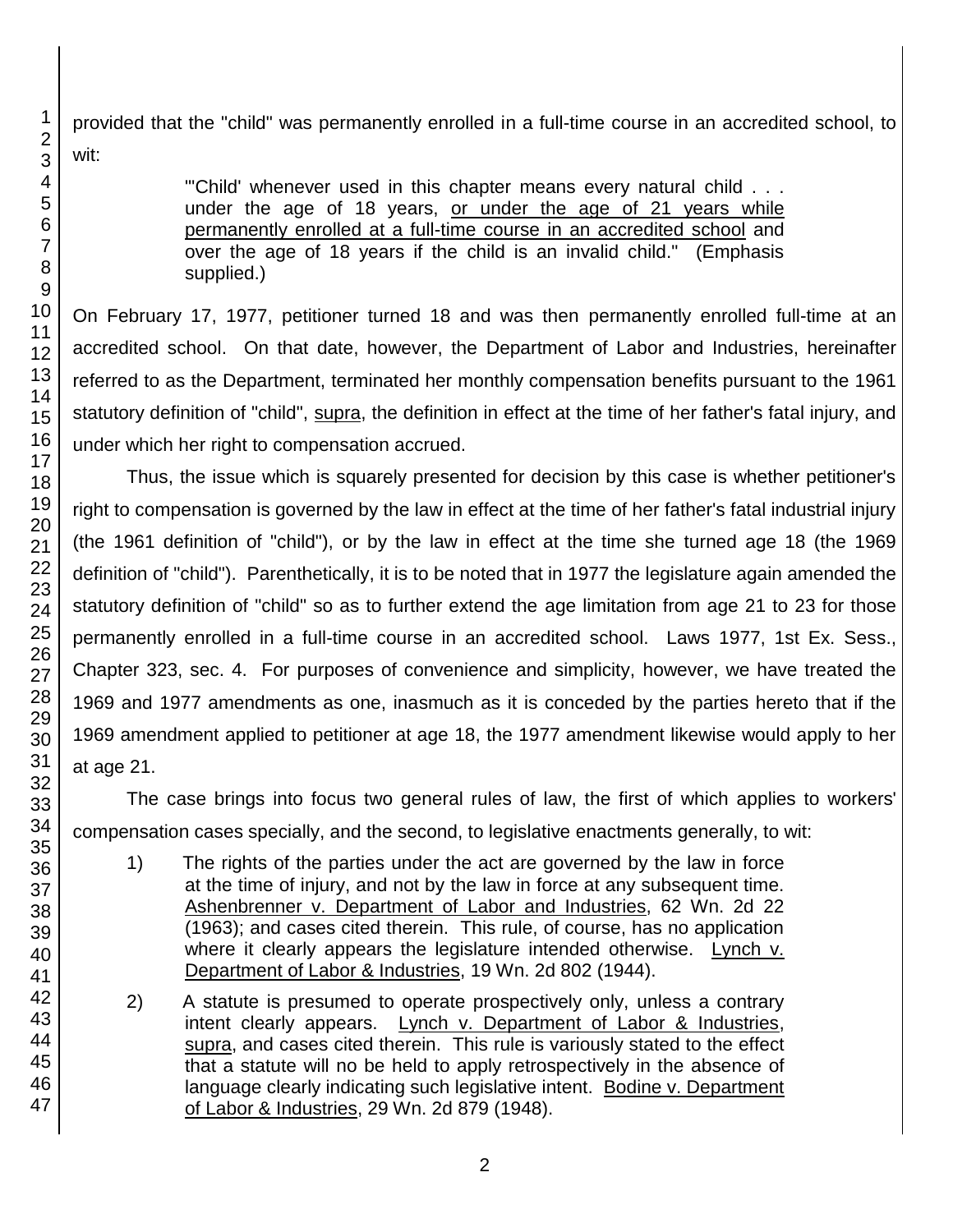These are two separate rules of law. They have, however, been employed conjunctively in workers' compensation cases. Although disparate in wording, they are, when applied to workers' compensation enactments, uniform in meaning, to wit: unless a contrary legislative intent clearly appears, a statute has no operative effect upon a prior injury. This proposition notwithstanding, petitioner contends that the legislature is free to enlarge, diminish, and even terminate rights and obligations conferred in a prior act, and its power to do so has been specifically upheld in Robinson v. McHugh, 158 Wash. 157 (1930); Denning v. Quist, 160 Wash. 681 (1931); Mattson v. Department of Labor & Indus-tries, 176 Wash. 345 (1934); and Lane v. Department of Labor & Industries, 21 Wn. 2d 420 (1944). We shall briefly review these cases in the order cited.

Robinson and Denning both involved a 1929 amendatory act (Laws 1929, c 132, sec. 1), which terminated a worker's right to sue a third party employer tort-feasor, if, at the time of injury, either the worker or the employer was engaged in an extra-hazardous employment. The amendatory act contained a savings clause excepting therefrom any "appeal pending or right of appeal existing" as of the effective date of the act. In both cases, the contention before the court was that the amendatory act could not be applied retroactively so as to bar a cause of action arising out of an injury sustained prior to the passage of the act inasmuch as to do so would contravene the constitutional prohibition against the impairment of a vested right. The court held, again in both cases, that retroactive application of the act was not unconstitutional because there could be no vested right in a cause of action that was created solely by statute.

Mattson involved a 1927 amendatory act (Laws 1927, c 310, sec. 4) which imposed a threeyear time limitation upon a worker's right to file an application to reopen his claim for aggravation of disability. The amendment contained the following proviso:

> "Provided, any such applicant whose compensation has heretofore been established or terminated shall have three years from the taking effect of this act within which to apply for such readjustment."

At the time of the claimant's injury in Mattson, the law contained no time limitation for the filing of such an application. The Department ruled that the claimant's claim was governed by the threeyear time limitation and thus denied his application to reopen the claim, which had not been filed within the three-year period. As in Robinson and Denning, supra, the contention on appeal before the court was that the retroactive application of the 1927 amendatory act violated the constitutional prohibition against the impairment of a vested right. The court disposed of the case by simply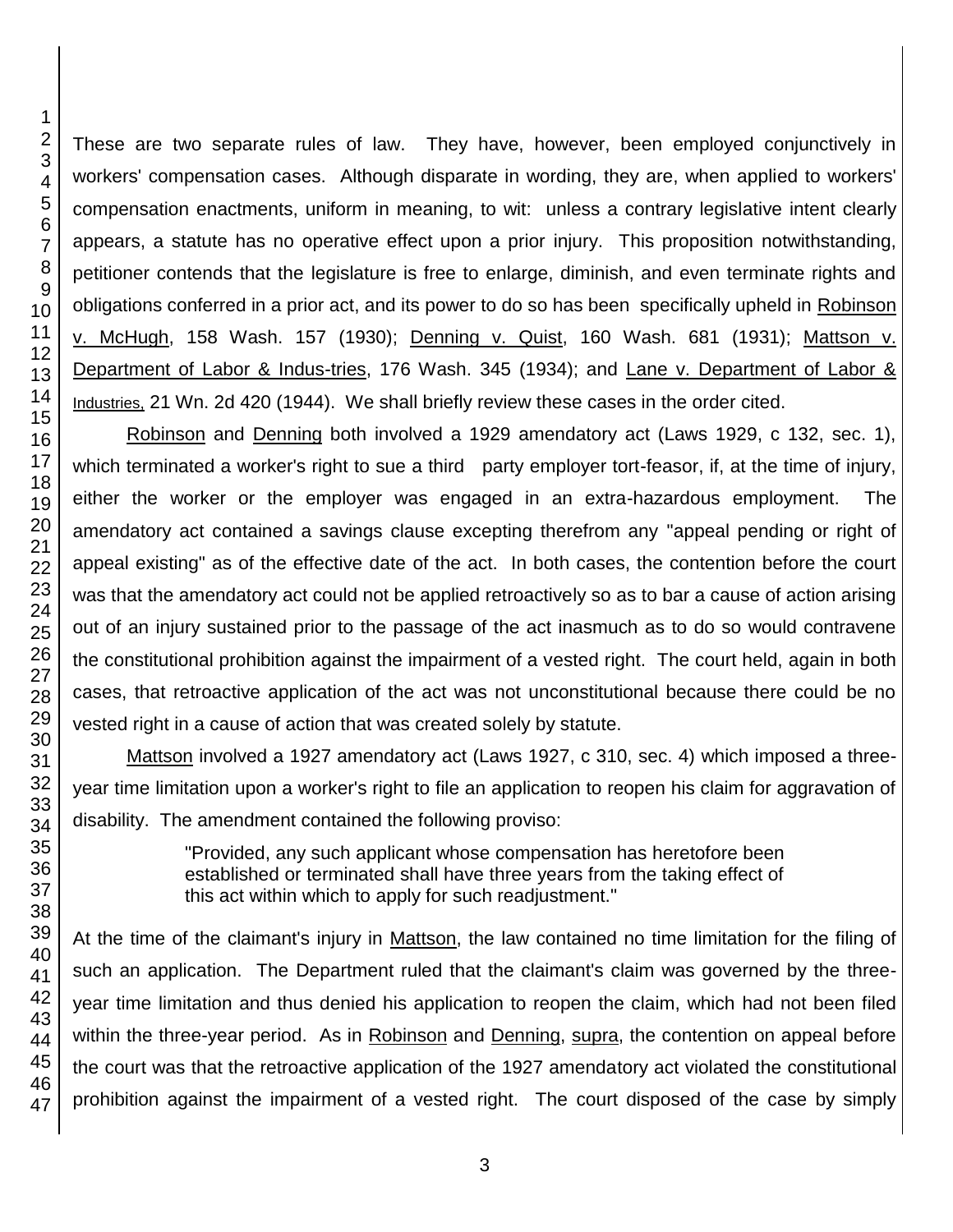1 2 3 4 5 6 7 8 9 10 11 12 13 14 15 16 17 18 19 20 21 22 23 24 25 26 27 28 29 30 31 32 33 34 35 36 37 38 39 40 41 42 43 44 45 46 47 stating that the constitutional question presented was no longer an open one, citing, among other cases, the Robinson and Denning cases, supra, and then stated: " . . . The limitation contained in the act of 1927, which is complained of, is purely remedial and destroys no vested right." Finally, the Lane case involved a 1941 amendatory act (Laws 1941, c 209, sec. 1), which expanded the three-year time limitation for aggravation reopenings (the time limitation imposed by the 1927 amendatory act involved in Mattson, supra) to five years, and contained the following proviso: "Provided any such applicant whose compensation has heretofore been established or terminated shall have five (5) years from the taking effect of this act within which to apply for such readjustment." The court held that the very wording of the proviso was so plain as to need no construction and made it clear that the five-year limitation was to apply retroactively, stating: " . . . If the statute stopped at the proviso, then all that this court has said about applying statutes of limitation prospectively and that the law in force at the time the claim of an injured workman accrued must govern, would be applicable. It would seem as though the lawmakers sensed this and, to avoid such effect, added the proviso. . . ." The employer, however, contended that to apply the retroactive proviso to claims arising out of injuries sustained prior to the enactment of the amendatory act violated the constitutional prohibition against the impairment of a vested right. As to this contention, the court held: "The limitation periods fixed by the acts of 1927, 1929 and 1941 have no relation to the right to readjustment of compensation created by the act of 1911, and do not inhere therein, but relate only to the remedy of the claimant. The lapse of time limitation does not build up any immunity in favor of the employer or bring into being any vested right that can be affected if the time limitation is changed. We held in Mattson v. Dept. of Labor & Industries, . . . that no vested right of an injured workman was affected when a limitation period was provided where none had existed before, and the same authority exists to enlarge the time for making claims for readjustment, and, for the same reason given in that case, no vested right of an employer would be affected." Manifestly, we think, these four case are consonant with the two general rules of construction we set forth at the outset. In each case, the particular amendatory act under consideration, by its express wording, indicated a retrospective application. The question for decision in these cases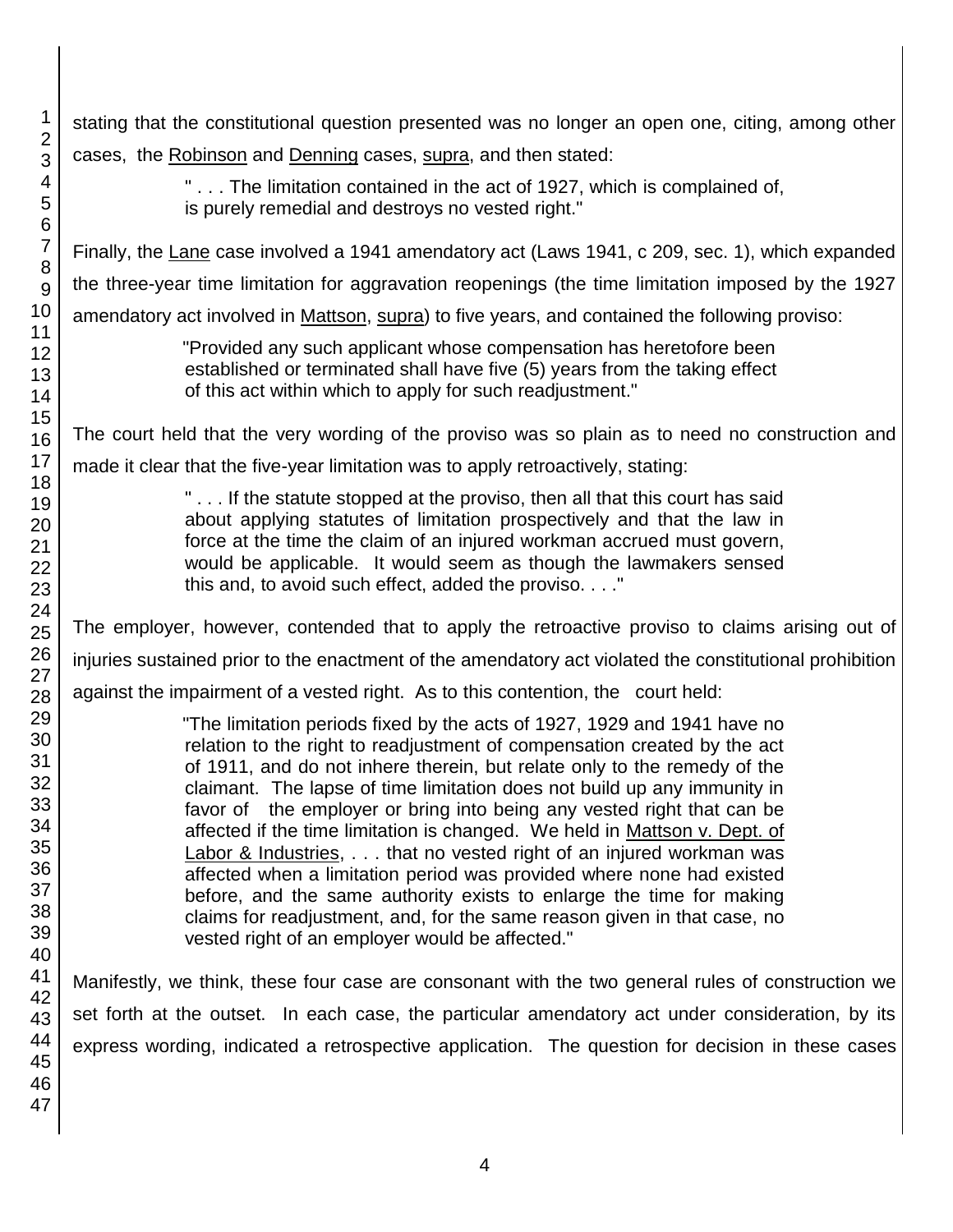was not whether the amendatory act applied retroactively, but whether such an application contravened the constitutional proscription against impairment of a vested interest.

The net holding of all four cases is that there can be no vested interest in a right or remedy that owes its creation solely to statutory law.

Petitioner next cites us to four cases from other jurisdictions which, it is contended, indicate that the amendatory act here in question is remedial and, as such, should be applied retroactively, to wit: Rockledge v. Garwood, 65 NW 2d 785 (Mich. 1954); Imperial Knife Co. v. Gonsalves, 133 A. 2d 721 (R.I. 1957); Freij v. St. Peters Evangelical Lutheran Church, 250 NW 2d 78 (C.A. Mich. 1976); and Hastings v. Earth Satellite Corp., 628 F. 2d 85 (D.C. Cir. 1980). We shall proceed to examine these cases in the order cited.

Rockledge involved an amendatory act which permitted an injured worker to both take under the workers' compensation act and sue a third party tort-feasor, whereas under the original statute he was required to make an election. The Michigan Supreme Court found that the legislature intended the amendatory act to have a retroactive application as follows:

> " . . . During the pendency of the bill, an amendment was proposed to the effect that the act should apply only to employees 'as shall not have heretofore elected a remedy', 1 Senate Journal, regular session, p. 491. This proposal was rejected and the bill became law. The intent thus expressed by legislative action should not be altered by judicial construction."

The remainder of the decision was addressed to the question of whether such a retrospective application of the statute was constitutionally valid. In this regard, the court held that the amendatory act was remedial, in that it simply restored in full to the worker his right of action for common law damages, and thus destroyed no vested right of the third party tort-feasor inasmuch as a statutory defense is not a vested right. Quite obviously, we think, this decision fully accords with our own court's decisions in Robinson, Denning, Mattson and Lane, supra.

Imperial Knife, the second case to which we are cited, involved an amendatory act which provided that a partially incapacitated worker be compensated at the rate payable for total incapacity under certain prescribed conditions. The amendatory act was in the form of a proviso to the statute governing partial incapacity and prescribed as follows:

> " . . . that where a partially incapacitated employee has made a bona fide attempt without success to obtain suitable work he is able to perform and the employer is unable to offer the employee suitable work he is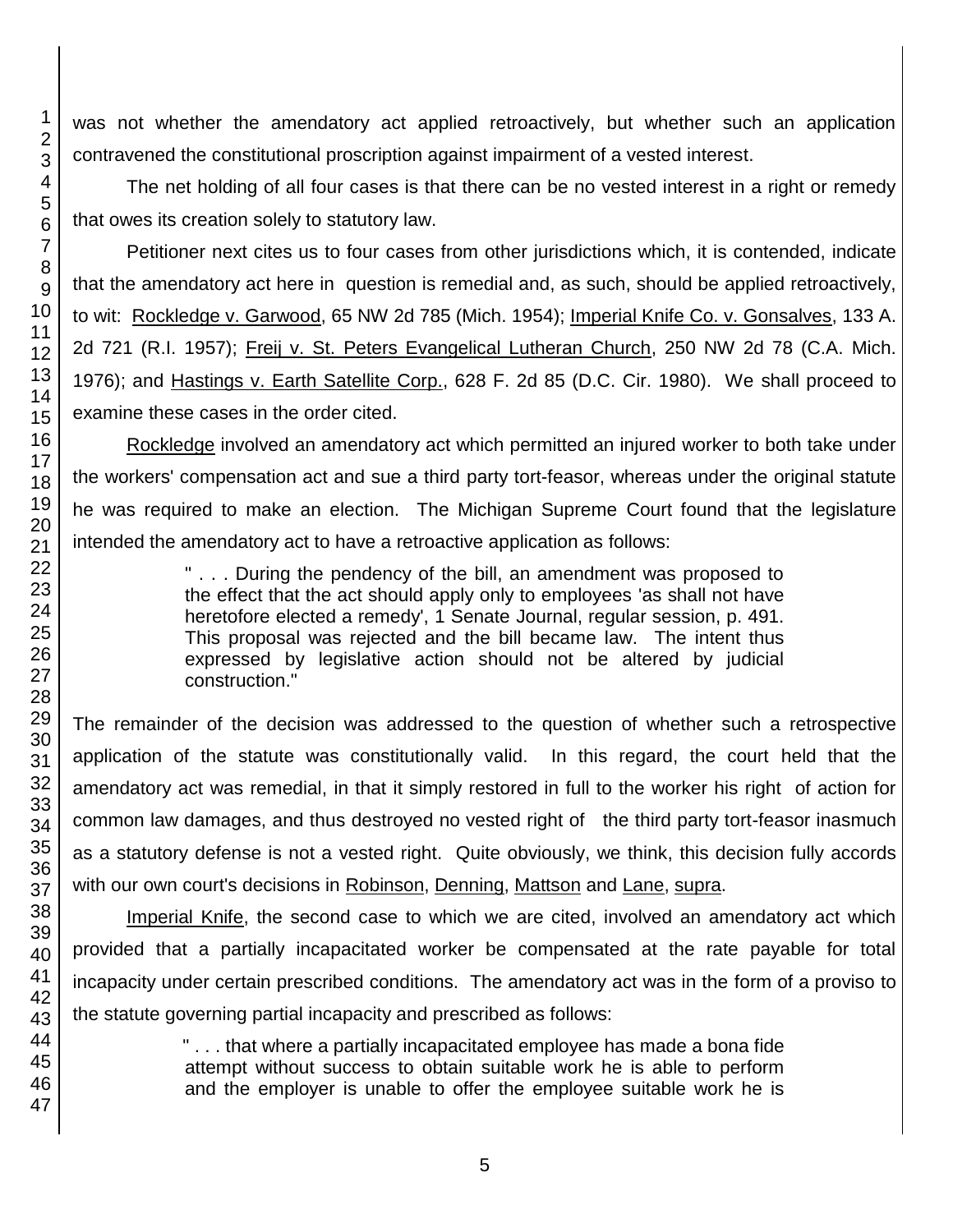able to perform or is unable to present evidence that such suitable work is available elsewhere, then said employee shall receive as weekly compensation the amount payable for total incapacity."

The case was before the Rhode Island Supreme Court on an appeal by an employer. The employer contended that inasmuch as the proviso changed the amount of compensation payable to a partially incapacitated worker it was substantive in nature and that under the law of Rhode Island substantive rights were governed by the law in force at the time of injury. In response thereto, the court noted that the supporting cases cited by the employer " . . . concerned the meaning of the substantive law providing for compensation or fixing the amount thereof, and naturally, they were governed by the statute as it existed at the time of injury . . ." The court then stated, "[i]n the instant case the question to be determined is one of legislative intent." The court then proceeded to set forth its holding in the following language:

> "From the language of the amendment we are of the opinion that the legislature intended, in a realistic and practical fashion, to benefit a certain class of injured employees by treating them as totally incapacitated under certain conditions expressly stated in the last proviso of Art. II, sec. 11, as amended by chap. 3784. Viewed in this light, it is our opinion that the provisions appearing in the last proviso of said sec. 11 were intended to be procedural and to apply to all such cases which at the time of the passage of the amendment in question were not decided and would thereafter have to come before the Workmen's Compensation Commission; and, further, that such provisions apply to such proceedings in which the injury occurred prior to the effective date of the amendment in question."

It seems to us that the court's holding is in the nature of a "savings clause", in that it saves for consideration under the amendatory act those cases arising out of prior injuries that had not as yet been decided by the Workers' Compensation Commission as of the effective date of the amendatory act. In other words, for procedural purposes, the amendatory act was to be applied retroactively so that those cases which had not as yet been decided as of the effective date of the amendatory act would proceed to a final decision under the auspices of the amendatory act. We do not read the decision as holding that cases arising out of prior injuries that had already been determined as to partial incapacity would be governed by the amendatory act.

Next in the line is the Freij case. This case involved a statute which reduced workers' compensation weekly payments by five percent for each year following age 65. The purpose of the reduction was to offset social security benefits. The problem was that the statute contained no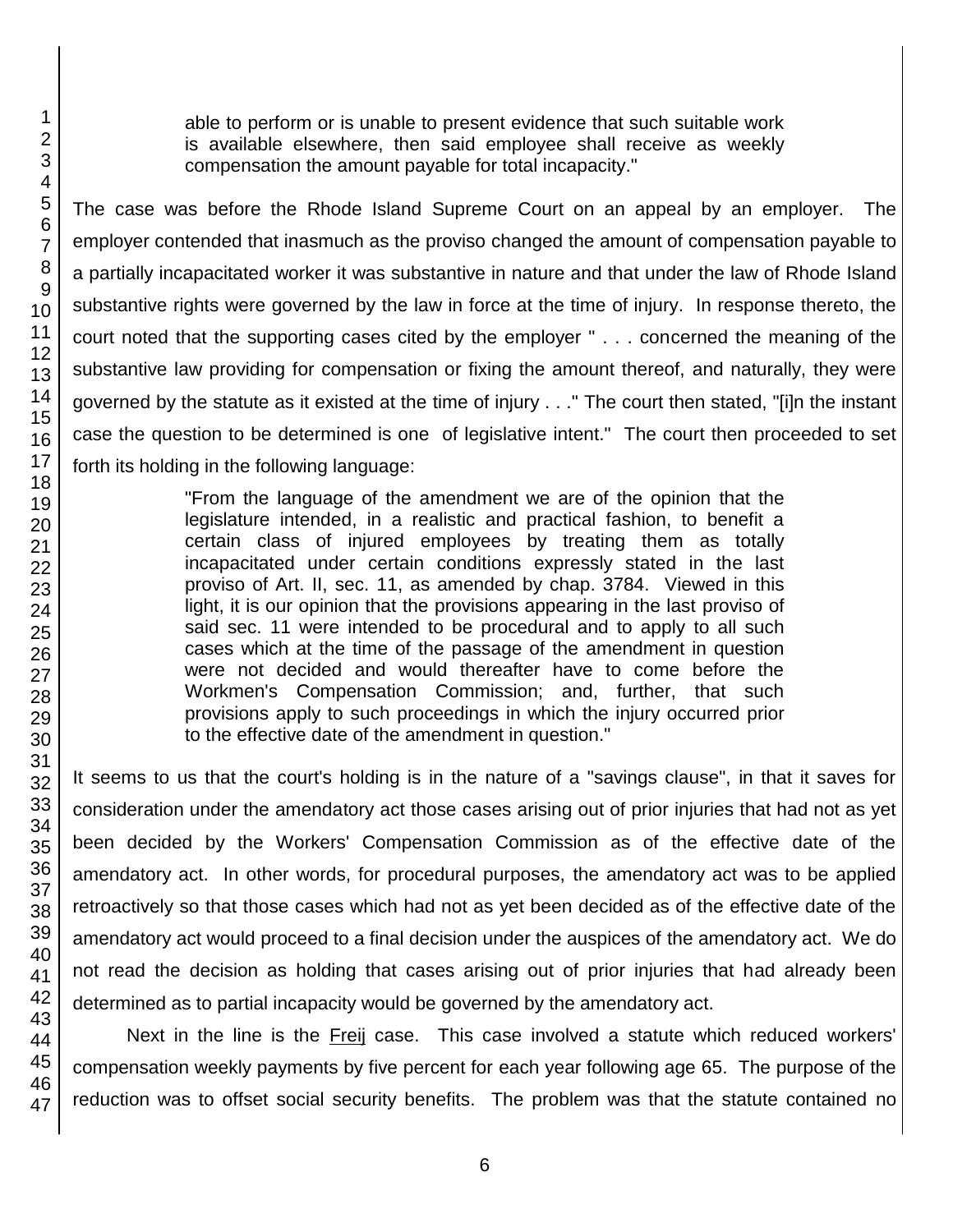exception for those workers who were not eligible for social security benefits. Consequently, even those workers over age 65 who were not receiving social security benefits were have their workers' compensation benefits reduced. Accordingly, the legislature amended the statute by adding thereto a new subsection which reads:

> "Subsection (1) shall not apply to a person 65 years of age or over otherwise eligible and receiving weekly payments who is not eligible for benefits under the federal social security act . . . ."

The Michigan Court of Appeals held that the legislature intended the amendment to apply retroactively to prior injuries. In so holding, the court classified the amendment as "remedial" -- not in the sense of creating a new procedural remedy as opposed to a substantive right -- but in the sense that a correction was being made to cure an unintentional inequity.

> "We are convinced that the legislature, by the passage of 1974 PA 184, intended to redress what they perceived to be a defect in the provision as originally stated . . . . It seems apparent that the 1974 amendment must have been intended to remedy what had come to be perceived as a pernicious consequence of the existing legislation; that benefit recipients not eligible for social security were having their benefits reduced even though they did not begin to receive social security payments."

The court also held that the amendatory act was "remedial" in the "remedial/substantive" sense of that term. This holding, however, was in response to the employer's contention that a retroactive application of the statute to prior injuries would impair a vested right. In this regard, the court stated that the amendment merely expanded an existing remedy rather than creating a new one, and thus, it did not impair any vested interest of the employer.

Needless to say, unlike the amendatory act before the Michigan court in Freij, the statutory amendment here before us was not enacted to correct a defect or remedy an unforeseen result stemming from the original statute under amendment.

Finally, we address the Hastings decision wherein the United States Court of Appeals for the District of Columbia had before it a 1972 amendment to the Workers' Compensation Act of the District of Columbia, which repealed a monetary limitation of \$24,000 upon recoveries for permanent partial disability. The court held that in the absence of any provision in the amendatory act prohibiting retroactive activity, the repeal of the \$24,000 ceiling would be applied retroactively so as to encompass those workers injured prior to the effective date of the amendment, but whose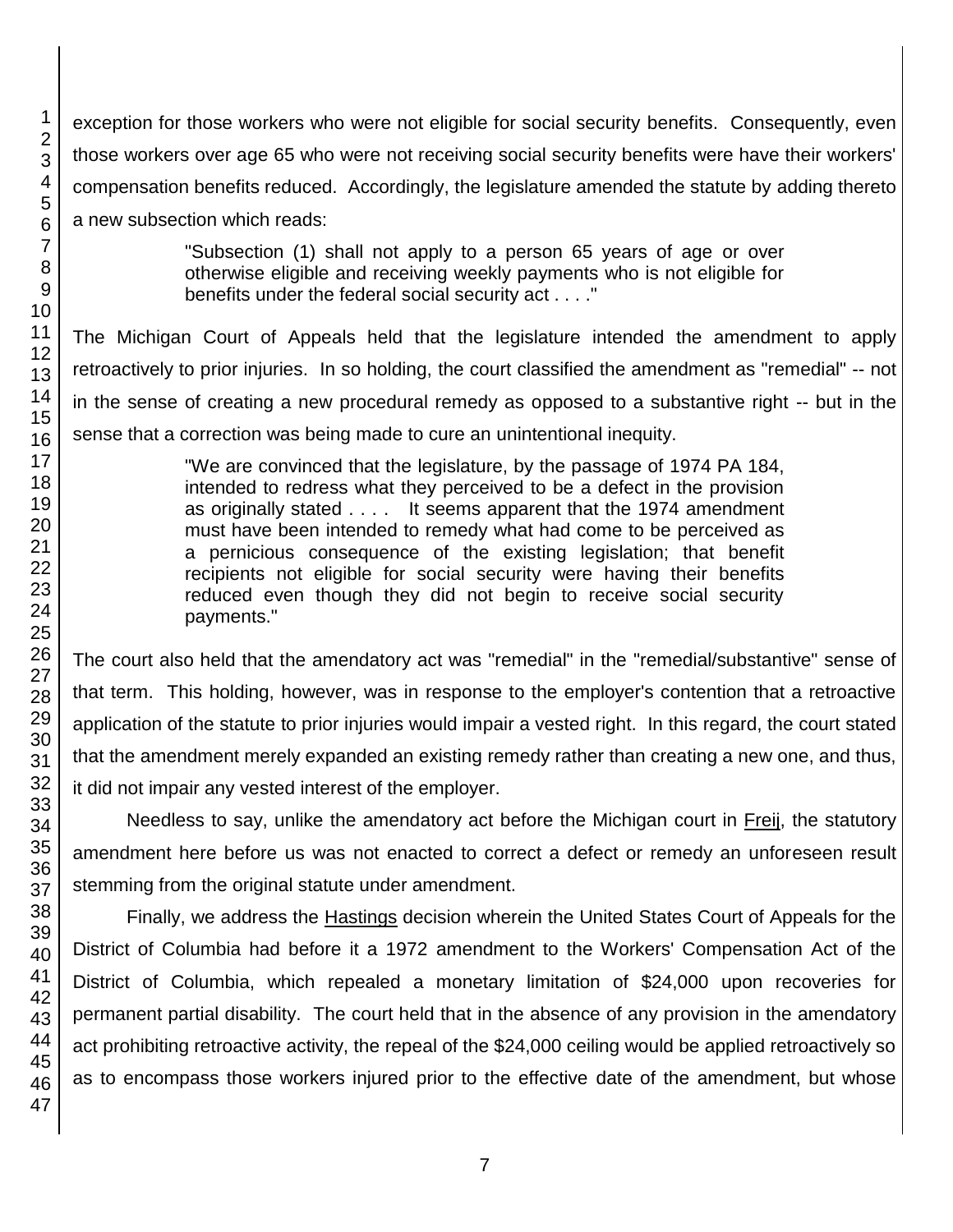awards for permanent partial disability had not as yet reached the \$24,000 ceiling as of the effective date of the amendment. The court resolved the case under a rather curious rule of statutory construction, to wit:

> "The principles by which we must pass upon the retroactivity vel non of the repeal of the \$24,000 limitation were explained by the Supreme Court in Bradley v. School Board, 416 U.S. 696, 94 S. Ct 2006, 40 L. Ed 2d 476 (1974). We are instructed to apply the amendment unless there is statutory direction or legislative history to the contrary or unless to do so would be manifestly unjust."

Reference to Bradley, supra, discloses the Supreme Court's "instruction" to be:

"An appellate court must apply the law in effect at the time it renders its decision, Thorpe v. Housing Authority of the City of Durham, 393 U.S. 268, 281, unless such application would work a manifest injustice or there is statutory direction or legislative history to the contrary."

It is sufficient to say that the rule of statutory construction as enunciated in Hastings and Bradley finds no constituency in the law of Washington. Quite the contrary, it is the very antithesis to the rule that a statute will be presumed to operate prospectively, unless a contrary legislative intent clearly appears. Be that as it may, the Hastings court proceeded to find an affirmative congressional intent that the amendatory repeal was to apply retroactively by reviewing the legislative history of prior amendments to the \$24,000 ceiling, to wit:

> "We find no congressional intention that the repeal not be applied retroactively. The statutory language, to be sure, does not specifically require retroactive application of the repeal. We think, though, that the absence of a provision prohibiting retroactivity is significant. Congress before 1972 had thrice amended the Act's benefit limitations. Each prior amendment was, by its terms, made inapplicable to injuries or deaths occurring before the date of enactment. The 1972 Congress, by its silence, deviated from the past practice of specifically providing for nonretroactivity." (Emphasis by the court.)

As a further ground for its holding, the Hastings court went on to distinguish between amendments that change substantive rights and those that are directed at the remedy, with the notation that courts are much more inclined to give retroactive application to the latter than the former inasmuch as changes in remedy "often do not involve the same degree of unfairness." The court classified the amendatory act repealing the \$24,000 permanent partial disability ceiling as remedial in that it merely adjusted the extent of liability in a situation where the possibility of liability was already known.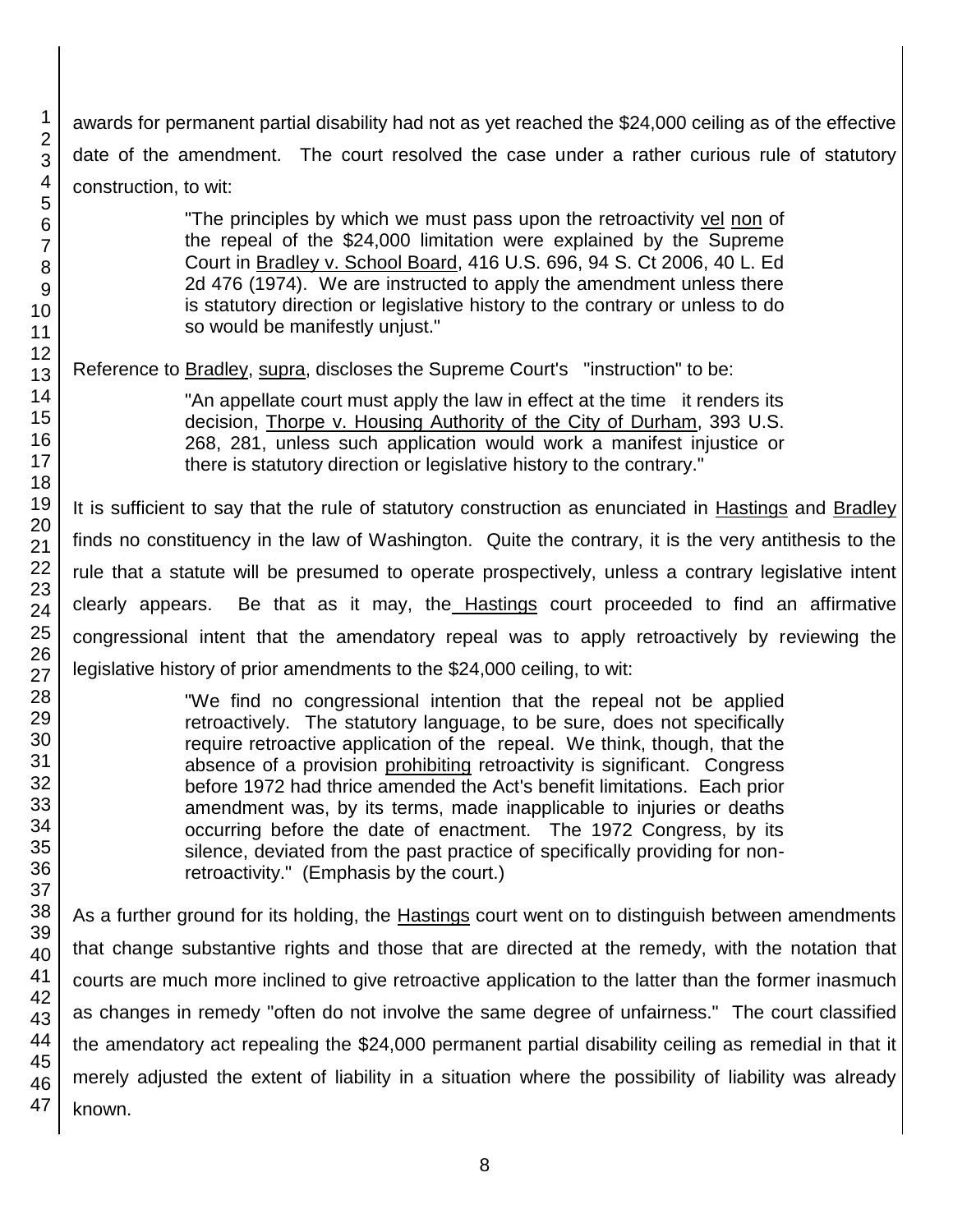1 The purpose underlying the court's discussion as to remedial and substantive rights in this case is unclear. The court had already held the amendatory act before it to be retroactive on the basis of congressional intent. Thus, its subsequent "remedial/substantive" discussion appears to be gratuitous and in the nature of dicta. Of course, under the rule of construction announced by the court at the outset of its decision to the effect that a statute would not be held retroactive if to do so would be "manifestly unjust", the court may have been attempting to satisfy this aspect of the rule through its "remedial" classification and its assertion that changes in remedy "often do not involve the same degree of unfairness: as substantive changes. This notion, however, would seem to be negated by the court's footnote admission that a retroactive application of the act before it was indeed unfair, to wit: "The distinction between retroactive changes in principles of liability and changes in remedy for such liability does not mean that retroactive

changes in remedy cannot also be unfair. They obviously can be so, particularly in the context of insurance. Actuarial calculations are based on the expected magnitude of liability in addition to its expected frequency. Thus, insurers are harmed when their past premiums prove to be inadequate fully to reflect the increased liability mandated by a retroactive change in remedy. Such is the case with the repeal of section 14(m). Insurers doubtless set their premiums based on the expectation that recoveries would be limited to \$24,000." (Emphasis by the court.)

Perhaps a better explanation of the court's remedial classification and its attendant discussion thereof can be found in the constitutional aspects of the case. In the main body of the opinion, there is no reference to any constitutional question having been raised in the case. However, one of the footnotes discloses that the employer did challenge a retroactive application of the statute on constitutional grounds, which the court, in the same footnote, summarily rejected, to wit:

> "Earth Satellite contends that giving retroactive effect to the repeal of the \$24,000 limitation would offend due process. This argument is without merit. E.g., Usery v. Turner Elkhorn Mining Co., 428 U.S. 1, 96 S.Ct. 2882, 49 L.Ed. 2d 752 (1976); American Stevedores, Inc. v. Salzano, 538 F.2d 933 (2d Cir. 1976)."

In any event, once the wheat is extracted from the chaff, we find that, although the rule of statutory construction proclaimed in Hastings conflicts with the rule of construction which obtains in Washington the court's actual holding, i.e., its retroactive application of the statute based upon congressional or legislative intent is in accord with this state's law.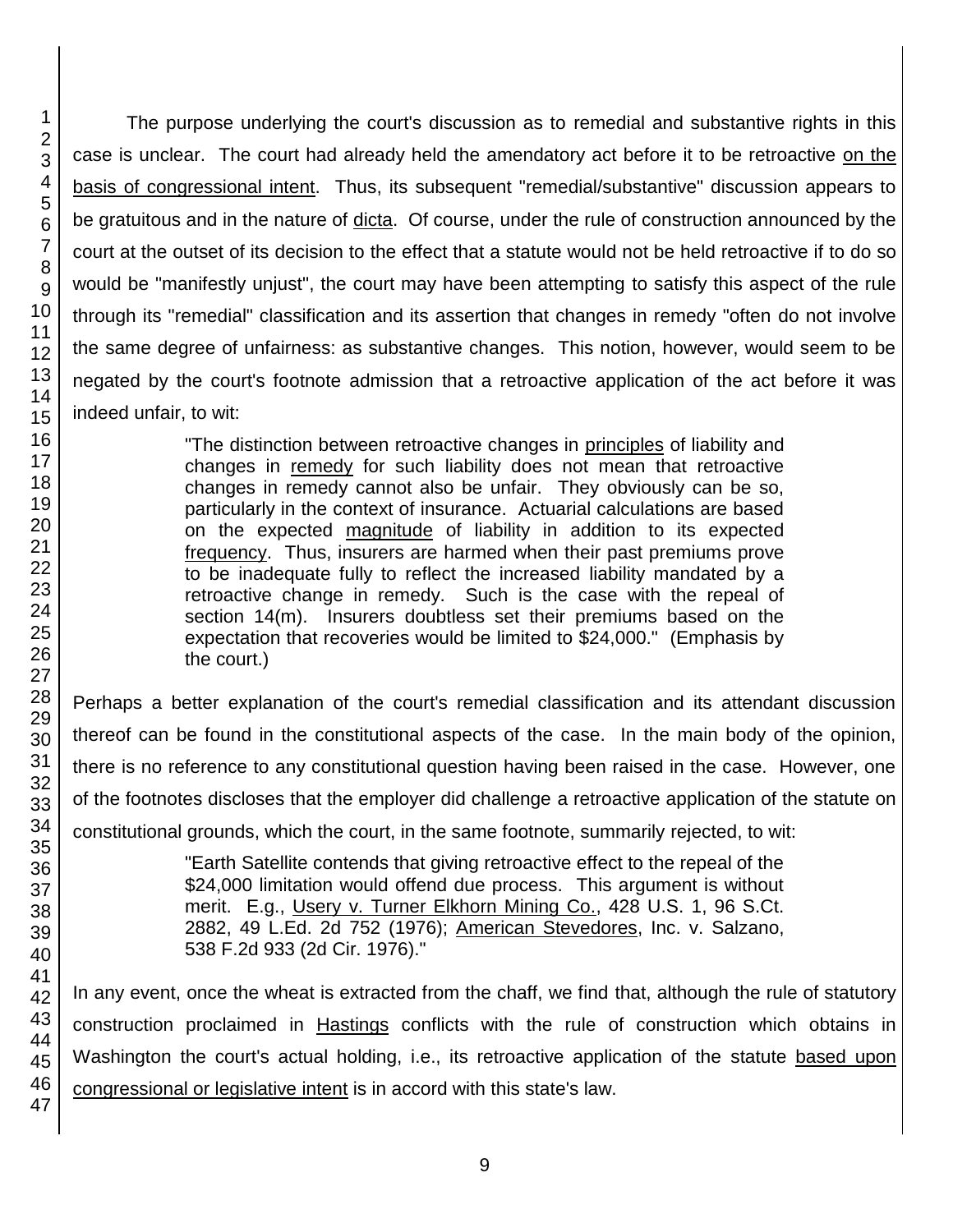We have set forth the above four cases in some detail. Our purpose has not been to unduly prolong this decision, but to demonstrate and underscore what we conceive the law to be. The basic thesis underlying petitioner's position herein is that the question of retroactive application hinges upon the determination of whether the changes or rights affected by the amendatory act are remedial or substantive in nature. In support of her contention that the proper classification is remedialand not substantive, petitioner has quoted to us at some length language from the foregoing cases. We, however, see the proper approach to the resolution of this case differently. To borrow a phrase of Justice Cardozo, whose wisdom has also been alluded to by petitioner, this case does not turn upon "the tyranny of labels." See Palko v. Connecticut, 318 U.S. 319 (1937). As we view the law, petitioner's theory of the case puts the cart before the horse. To our mind, the first and foremost inquiry is one of legislative intent. If it be found that the legislature intended the statute to operate retrospectively, then the question regarding the violation of constitutional safeguards arises and the remedial/substantive dichotomy becomes directly relevant in the sense that it becomes determinative as to whether a retroactive application of the law abridges a vested interest. If a statute is remedial in nature, then the courts are inclined to find that no vested interest has been breached, and thus, there is no constitutional bar to its retroactive application. In other words, simply because a statute is remedial does not ipso facto decree its retroactive application. To the contrary, the determination of retroactivity rests squarely upon the question of legislative intent. See Layton v. Home Indemnity Co., 9 Wn. 2d 25 (1941); Bodine v. Department of Labor & Industries, 29 Wn. 2d 879 (1948).

This then brings us to the question of legislative intent in the instant case. Legislative history sheds some light upon the point. The term "child" was defined in the original Act of 1911 as follows:

> "The word 'child', as used in this act, includes a posthumous child, a child legally adopted prior to the injury, and an illegitimate child legitimated prior to the injury." Laws 1911, Chapter 74, sec. 3.

Thus, as originally defined, the term "child" contained no reference to age. The limitation as to a child's age was originally contained in that section of the law setting forth the compensation schedule. See Laws 1911, Chapter 74, sec. 5. This continued to be the case until 1957 when the legislature adopted the device of placing the age limitation in the statutory definition of "child" itself, instead of providing therefor in the compensation schedule. See Laws 1957, Chapter 70, sec. 7. In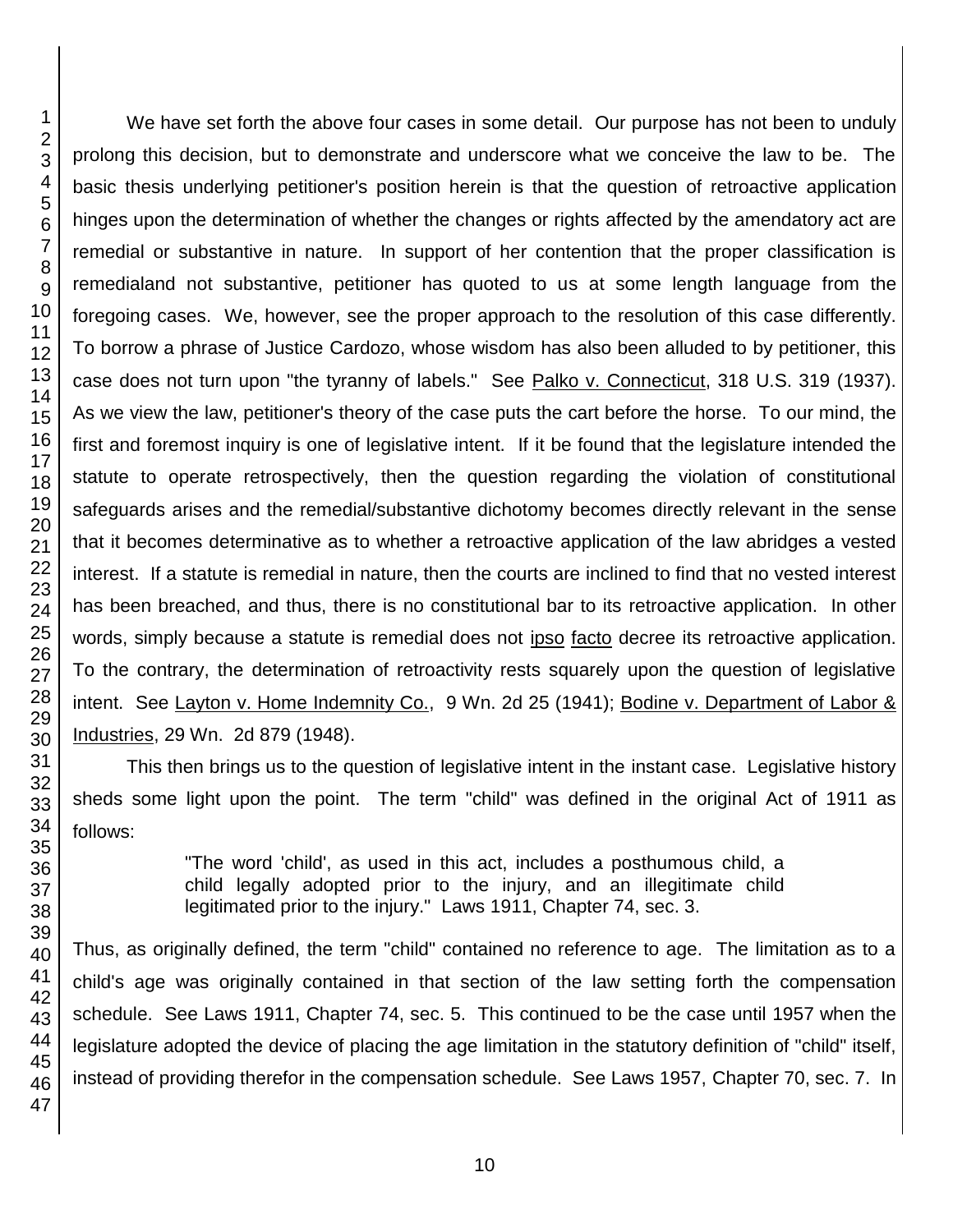1 2 the original act of 1911 the age limitation for "child" was 16 years and continued to be such until 1941 when an amendatory act was passed increasing the compensation schedule and raising the age limitation for a child to 18 years. Laws 1941, Chapter 209, sec. 1(a)(1). This 1941 amendatory act contained no language whatsoever to indicate whether the legislature intended it to apply prospectively or retroactively. It is this very statutory provision, section 1(a)(1), that came before the court in Lynch v. Department of Labor & Industries, 19 Wn. 2d 802 (1944), wherein it was held, under the rule that a statute will be presumed to operate prospectively only unless a contrary legislative intent clearly appears, that this provision had prospective application only and did not apply to injuries sustained before its effective date. The only distinction between the 1941 provision raising the age limitation to 18 and the 1969 provision before us, raising the age limitation to 21, is that the former was to the compensation schedule, whereas the latter is to the statutory definition of "child." This, we submit, is a distinction without a difference. Further examination of the history of the act shows that where the legislature has intended to increase the compensation for prior injuries it has made special financing arrangements therefor.

Beginning in 1947, the legislature started granting increases in compensation for prior pensioners. In so doing, the legislature expressly provided:

> " . . . That no part of said additional payment shall be payable from the Accident Fund or be charged against any class under the industrial insurance law."

\* \* \* \* \*

"There is hereby appropriated from the General Fund the sum of four million, five hundred thousand dollars (\$4,500,000) for the payment of the additional amounts required by this act." Laws 1947, Chapter 223, secs. 1 and 2.

Further increases in compensation for prior pensioners were granted in 1957, 1961, and 1965. In each case, payment out of the accident fund was prohibited and general fund monies were provided. See Laws 1957, Chapter 196; Laws 1961, Chapter 23, section 51.32.070; Laws 1965, Chapter 166, section 1. In 1971 a further increase was granted but the financing therefor was terminated from the general fund through the creation of the supplemental pension fund. Laws 1971, 1st Ex.Sess., Chapter 289, sections 9 and 17. The provision granting increased compensation for prior pensioners and the supplemental pension fund which finances such increases are currently codified as RCW 51.32.072 and 51.32.073, respectively.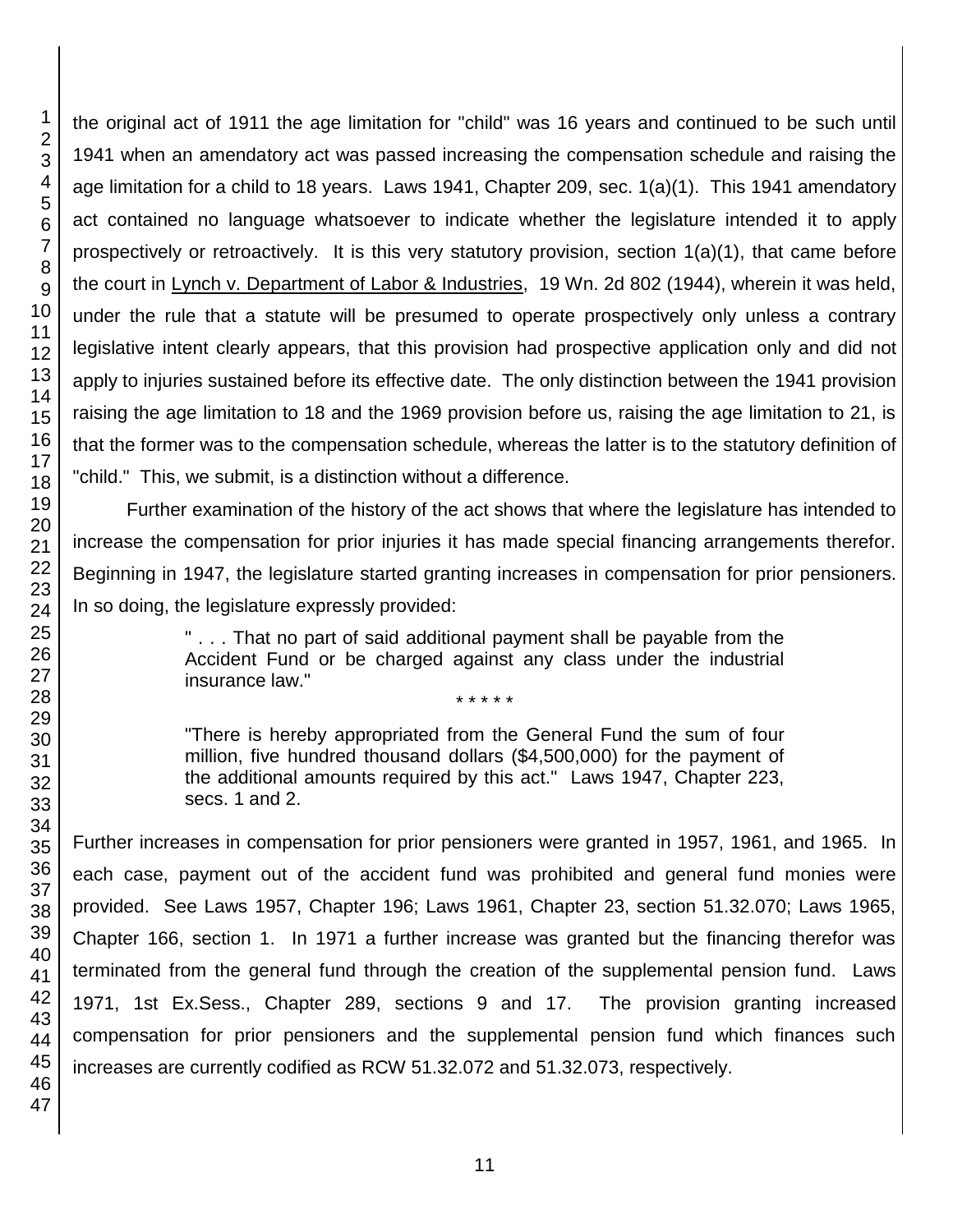It is to be further noted that the compensation increases relating to prior injuries provided for in RCW 51.32.075 are also financed out of the supplemental pension fund. RCW 51.32.073. This fund is entirely separate and distinct from the accident fund, the fund which finances all injury compensation costs, as opposed to injury medical costs. The accident fund is made up exclusively of employer premiums which are determined in amount for each employer by his individual accident cost experience as well as the cost experience of all accidents occurring in his particular risk class. On the other hand, the supplemental pension fund is made up of contributions from the entire community of employers and workers and are paid in at a set and uniform rate, as determined from time to time by the director of the Department. These payments are on a matching basis, i.e., each employer matches the contribution of each of his workers.

Thus, it can be seen that, historically, whenever the legislature has increased compensation relative to prior injuries, it has made pro- vision to ensure that the cost thereof was not borne by the accident fund, and, in turn, by the individual employer or class of employers involved in any particular prior injury claim. This was done -- and the conclusion seems inescapable -- to obviate any question as to the constitutionality of such retrospective increases on the ground that they impaired vested rights. In this regard, it is well to bear in mind that the root purpose underlying all workers' compensation laws is to provide not only for workers a relief that is sure and certain, but also to limit employers' liability to a determinate level. 81 Am. Jur. 2d Workmen's Compensation § 2. From a constitutional standpoint, the troublesome problem that arises when increased compensation is granted for prior injuries is exemplified by the case of Preveslin v. Derby, 112 Conn. 129, 151 A. 518 (1930), as follows:

> "The legislature may regulate the remedy and the method of procedure under a past as well as a future contract, but it cannot impose new restrictions upon the enforcement of the past contract so as materially to lessen its value and benefit to either party. O'Connor v. Hartford Acc. & Ind. Co., 97 Conn. 9, 115 A. 484.

> "In a case where larger compensation was awarded under an act in force when the accident occurred, the court held:

'If such be the intention of the act, it cannot under the plain provisions of both the federal and state Constitutions be given that effect so far as concerns rights and obligations which accrued before its passage.

Upon the happening of an industrial accident the right to receive compensation becomes vested and the obligation

\* \* \* \* \*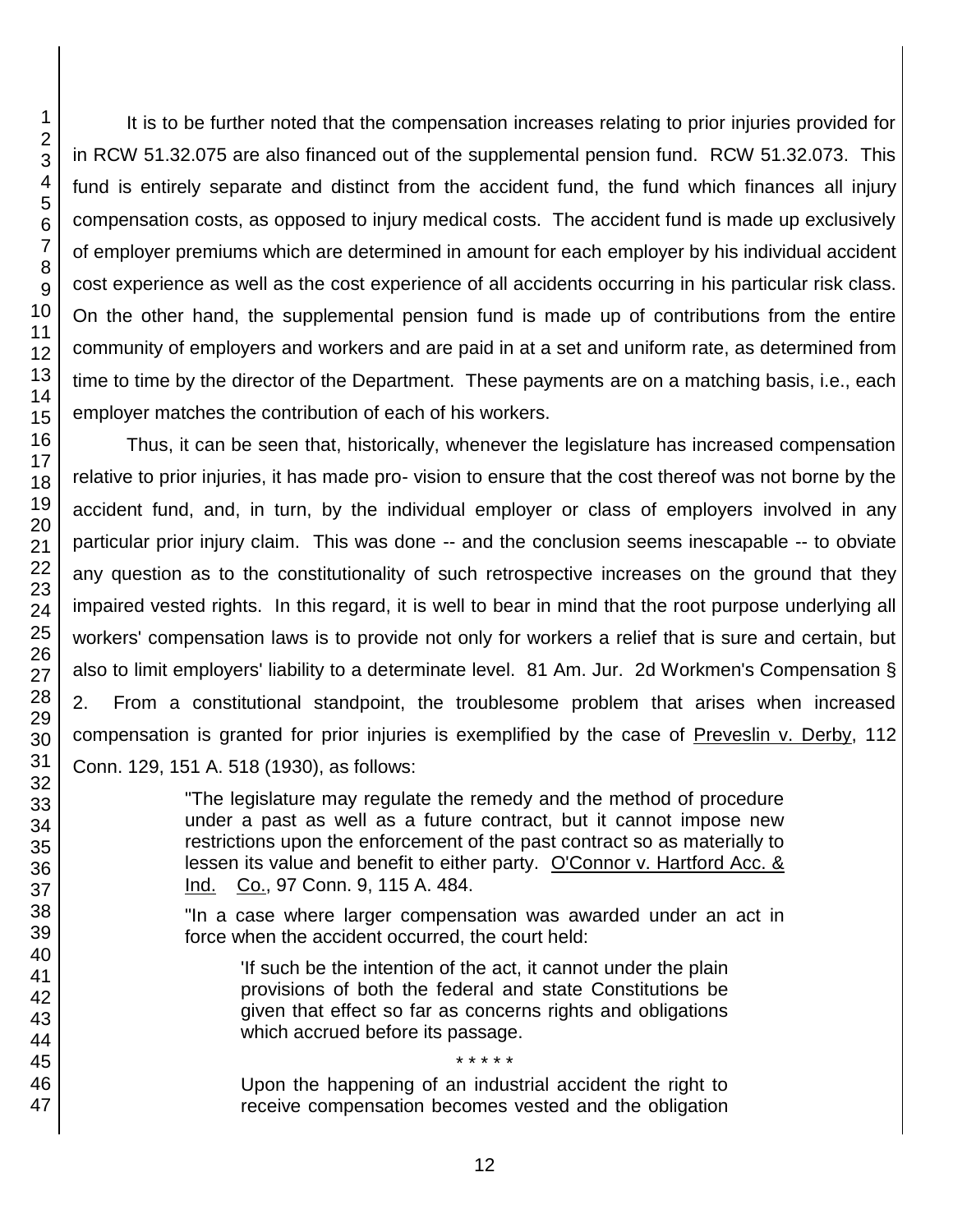to pay it fixed. To change such vested rights and fixed obligations by statute would clearly be to impair the obligation of contracts.'"

Insofar as we have been able to determine, the question as to whether the rights of the parties under our Act are deemed to arise out of the contract of employment in which the Act necessarily inheres has never been squarely presented for decision in this state. It would appear, however, that Thorpe v. Department of Labor & Industries, 145 Wash. 498 (1927), would have some bearing upon the point. In that case, the court held that a widow's right to compensation was governed by the statutory schedule of compensation in force at the time of her husband's injury rather than that in force at the time of his death. As part of the rationale in support of its holding, the court quoted with approval from the case of Quilty v. Connecticut Company, 96 Conn. 124, 113 A. 149 (1921), as follows:

> "The right to compensation arises from the contractual relation between the employer and the employee existing at the time of the injury, and the statute then in force in relation to compensation formed a part of the contract of employment, and determined the substantive rights and obligations of the parties.

> "The obligations of the employer to dependents of an employee in case of the death of an injured employee are equally substantive obligations, and are also fixed and determined by the statute in force at the time of the injury."

Regardless of whether the rights of the parties arise out of the employment contract or out of the Act alone, and aside from any constitutional question, the critical point to be gleaned from the history of enactments granting increased compensation for prior injuries is that the legislature, without exception, also enacted special financing provisions so as to insulate the accident fund from the cost thereof. Accordingly, had the legislature intended the amendatory act before us and its attendant compensation costs to apply to prior injuries, would it not have made special provision, as before, for the financing thereof? We think so; not having done so, compels the inference that the statute was not intended to apply to prior injuries.

Petitioner, however, asserts that the amendment does not really increase the compensation payable for a "child" but merely extends the time limitation for a "child" to receive compensation at the same monetary level as that payable prior to the amendment. The subtlety of this distinction, we think, would be lost on the employer or employers whose cost experience would have to be charged with these extended payments. Excepting awards for permanent partial disability,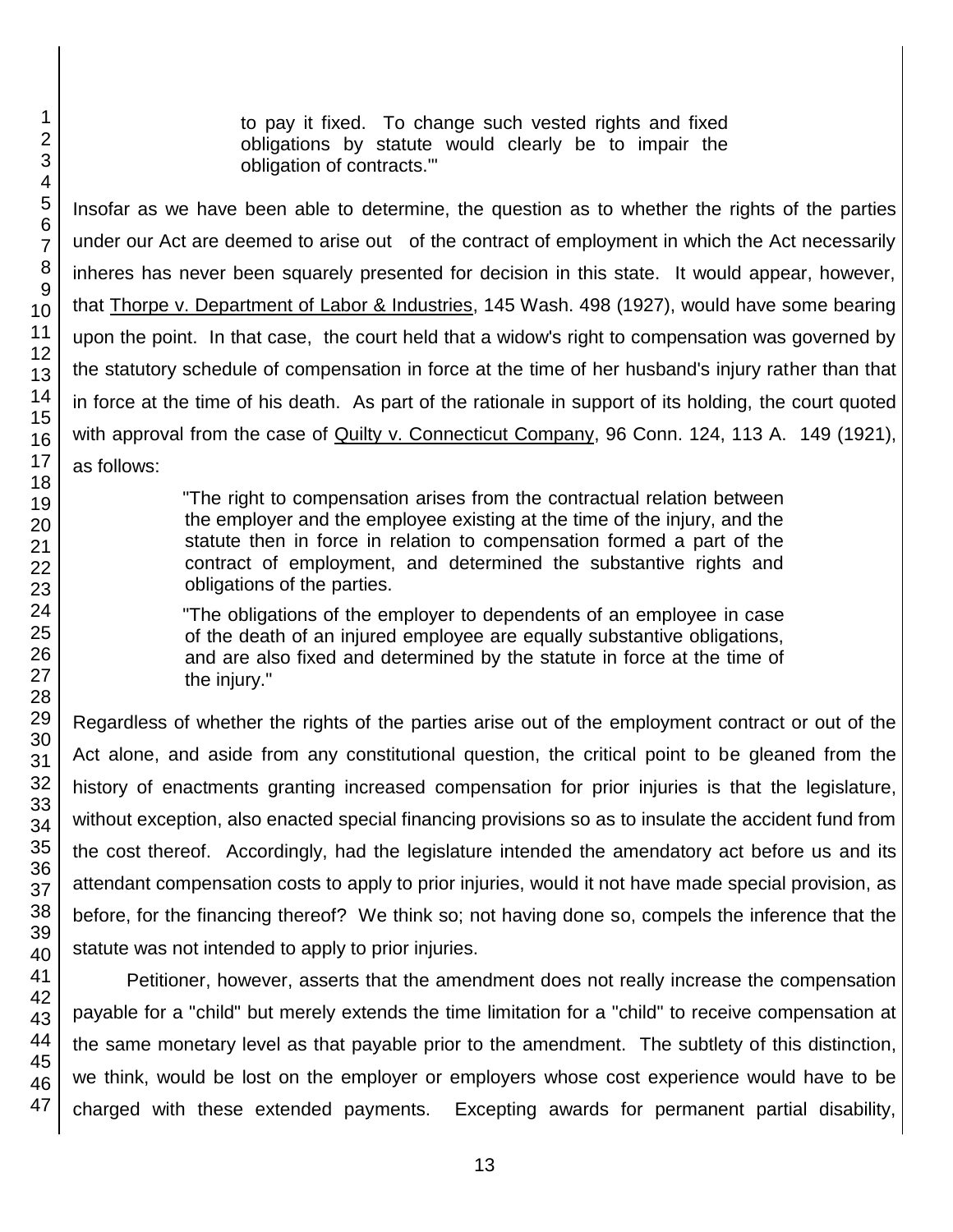compensation for an injury can be increased in two ways -- by raising the monthly amount payable over a like period of time, or by paying a like monthly amount over an extended period of time. Either way, it constitutes increased compensation payable for and on account of an industrial injury.

Petition next refers to RCW 51.32.025. This section was enacted in 1975 and reads in its entirety as follows:

> "Any payments to or on account of any child or children of a deceased or temporarily or totally permanently disabled workman pursuant to any of the provisions of chapter 5.32 RCW shall terminate when any such child reaches the age of eighteen years unless such child is a dependent invalid child or is permanently enrolled at a full time course in an accredited school, in which case such payments after age eighteen shall be made directly to such child. Payments to any dependent invalid child over the age of eighteen years shall continue in the amount previously paid on account of such child until he shall cease to be dependent. Payments to any child over the age of eighteen years permanently enrolled at a full time course in an accredited school shall continue in the amount previously paid on account of such child until he reaches an age over that provided for in the definition of 'child' in this title or cease to be permanently enrolled whichever occurs first. Where the workman sustains an injury or dies when any of his children is over the age of eighteen years and is either a dependent invalid child or is a child permanently enrolled at a full time course in an accredited school the payment to or on account of any such child shall be made as herein provided." Laws 1975, 1st ex.s. c.224, sec. 11.

It appears to be petitioner's position that assuming, arguendo, that the legislature did not make its intent as to retroactive application apparent in the enactment of the 1969 amendment redefining "child", it remedied any uncertainty or ambiguity upon this point with the enactment in 1975 of RCW 51.32.025, supra. Petitioner argues that this is the only possible purpose underlying the enactment of this provision because otherwise it is superfluous inasmuch as the term "child" had already been redefined in the 1969 amendment, and the payments required under RCW 51.32 to children under 18 and invalid children had been mandated by the Act since the time of its original enactment in 1911.

In response, we would point out that this 1975 enactment directs that after age 18 the compensation for a child shall be paid directly to the child, whereas prior to the enactment such payments went to the parent or person having legal custody of the child. RCW 51.32.010. In other words, it is not a superfluous enactment.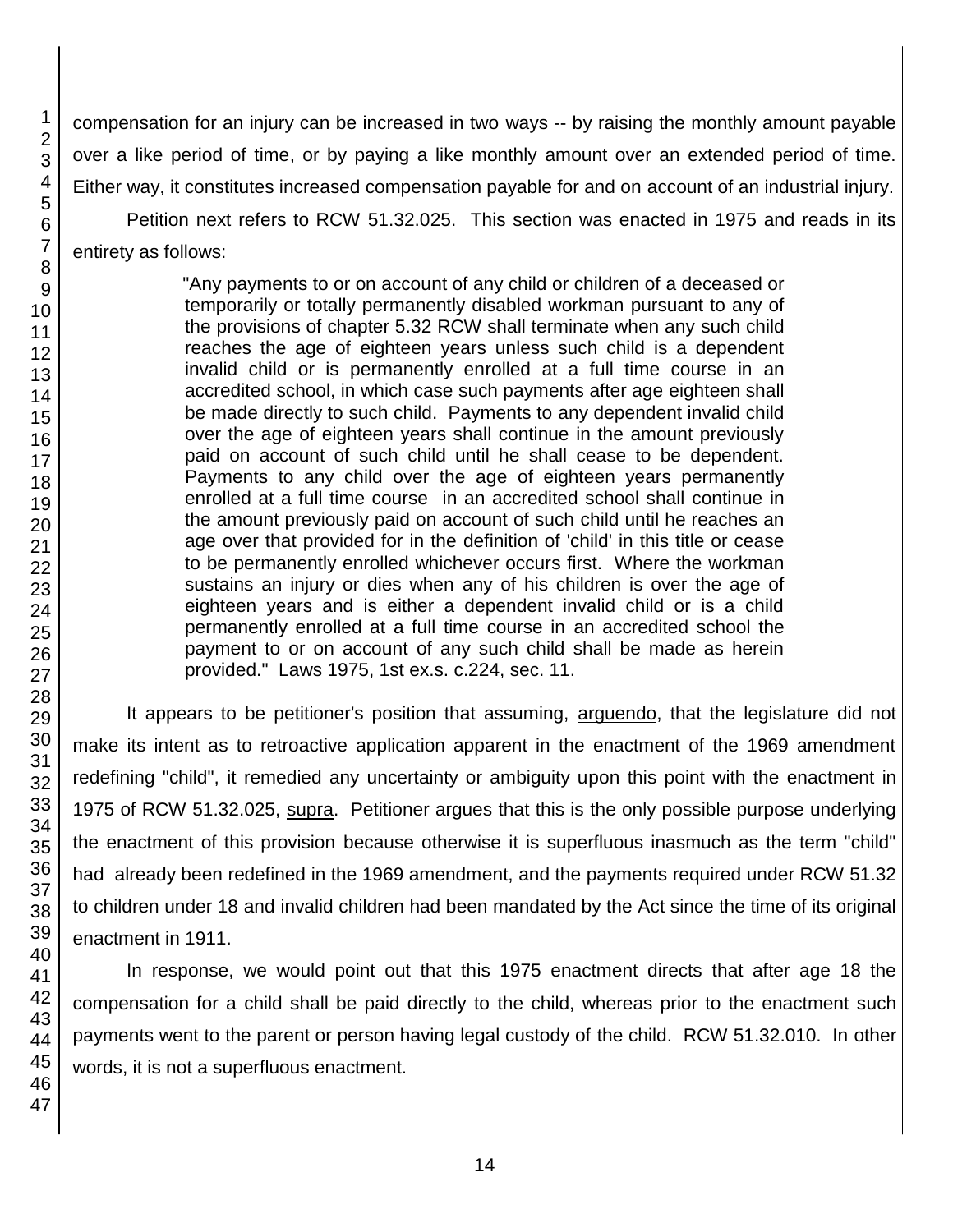Petitioner, however, points in particular to the words "any payments" and "any child" which, she alleges, are all-encompassing and cannot be construed as simply referring to payments for children of workers injured in the future. This "literal-word" type of argument was made to the court and rejected in Ashenbrenner v. Department of Labor & Industries, supra ("When the supervisor of industrial insurance shall determine that permanent total disability results from the injury the workman shall receive monthly . . ."). (Emphasis supplied.) This argument can be applied to virtually any statute that does not expressly state that it shall operate prospectively only. If such were the law, the rule to the effect that statutes will be presumed to operate in futuro only, unless a contrary intent clearly appears, would have never found its way into the lawbooks.

Petitioner further notes that RCW 51.32.025, supra, was just one section of an amendatory act wherein another section, section 12 (RCW 51.32.072), increased compensation for total disability and death benefits arising out of prior injuries by indexing such compensation to the state's average monthly wage. In light of this section, petitioner asserts it is simply unthinkable that the legislature would raise compensation for children of workers previously injured, but deny them educational benefits in one and the same amendatory act.

This argument, of course, merely reflects petitioner's characterization of these amendatory provisions. Needless to say, RCW 51.32.025 does not deny education benefits to anyone. Petitioner speaks as though a child's enrollment in school at or after age 18 constitutes the legal fulcrum, so to speak, for compensation. The enabling basis for compensation, however, is the worker's injury, not the child's enrollment in school. See Thorpe v. Department of Labor & Industries, 145 Wash. 498 (1927). To our mind, section 12 of the 1975 amendatory act more undermines than supports the petitioner's argument. As we have previously noted herein, historically the legislature has provided for special funding or financing whenever it has granted increased compensation in regard to prior injuries. Section 12 marks no exception. The increases granted therein are financed out of the supplemental pension fund. No provision for financing, however, was made with respect to section 11 (RCW 51.32.025). Moreover, not only is section 12 (RCW 51.32.072) expressly worded so as to apply to prior injuries, it also states "[n]otwithstanding any other provision of law" which is the phraseology specifically commended to the lawmakers by the court for use when an enactment is intended to apply retroactively to a prior injury. Ashenbrenner v. Department of Labor & Industries, supra. Under the maxim expressio unius,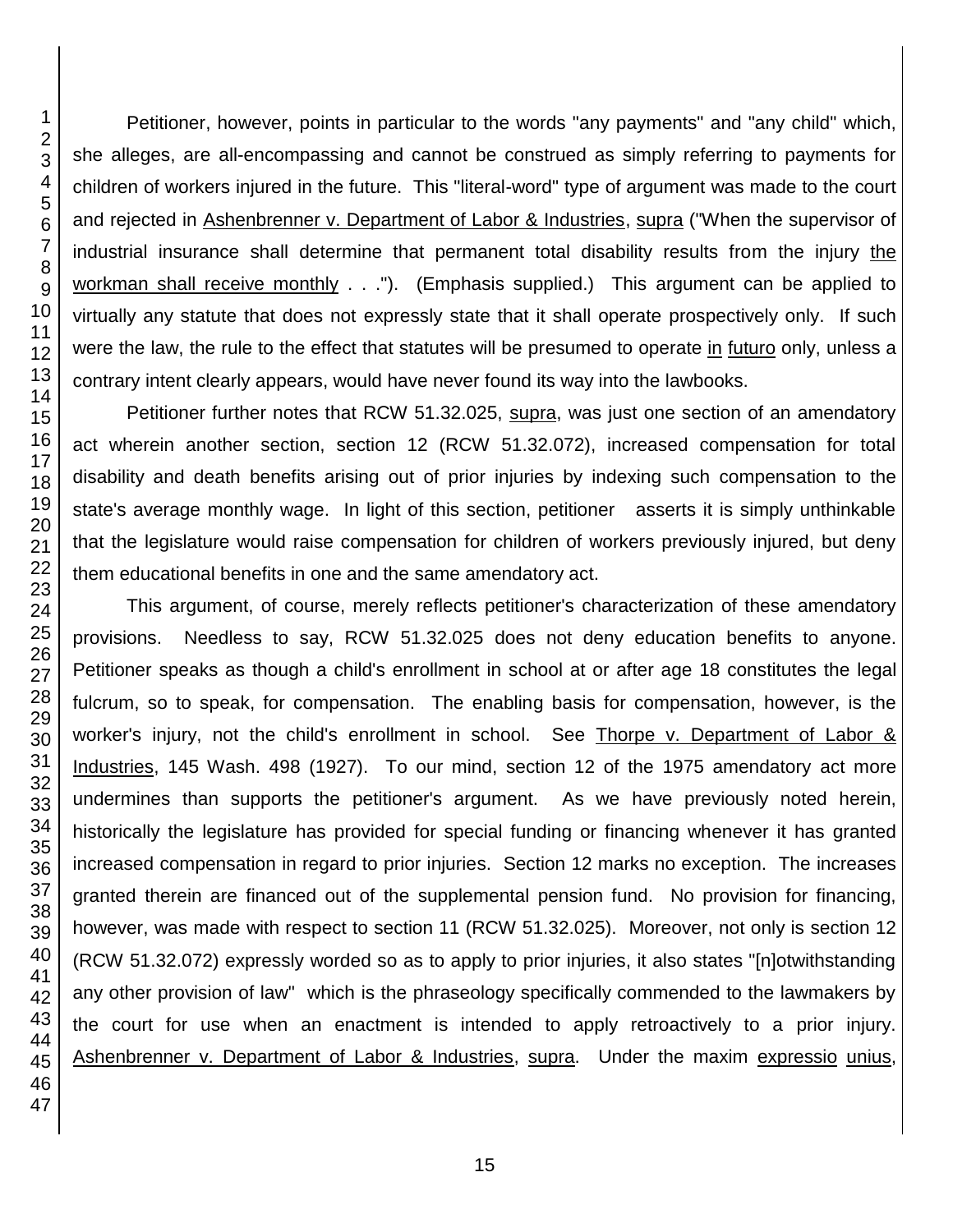retroactive operation of any other section of the 1975 amendatory act not using this phraseology would be contraindicated.

As a closing comment in regard to RCW 51.32.025, we would not that six years elapsed between the 1969 enactment redefining "child" and the 1975 enactment of RCW 51.32.025. During this period, the Department consistently applied the 1969 law solely to injuries occurring on or after the effective date thereof in accordance with the rule that a statute is presumed to operate prospectively only, unless a contrary intent clearly appears. If, as petitioner contends, this administrative construction of the 1969 law was contrary to the legislative intent, then it seems inevitable to us that the lawmakers would have corrected the matter in 1975 in plain and unmistakable terms when they enacted RCW 51.32.025, at which time the very subject of compensation for children over age 18 was squarely before them. Not having done so, we think the lawmakers must be deemed to have acquiesced in the Department's construction. Cf. Hart v. Peoples Nat'l Bank, 91 Wn. 2d 197 (1978) and Washington Assoc. of County Officials v. Washington Public Employees Retirement Board, 89 Wn. 2d 729 (1978).

Finally, petitioner argues that the application of the 1969 amendatory act to her factual situation does not constitute a retroactive application thereof because the law was already in effect prior to the time she turned age 18. Again, this argument presupposes that the operative legal nexus for compensation as a child's enrollment in school at or after age 18. As heretofore noted, a child's compensation, be it payable before or after age 18, is payable for and on account of the parent/worker's industrial injury. Thus, it is the date of such injury which determined whether the application thereto of any given statute which regulates the compensation payable for injury is retroactive or prospective. Petitioner's argument in this respect is essentially akin to that presented to the court in the early case of Talbot v. Industrial Insurance Commission, 108 Wash. 232 (1919). This was the first case to come before our court on the question as to whether increased compensation granted by an amendatory act applied to prior industrial injuries. At the time, our Act was still in its first decade of existence, and the rule to the effect that the law in force at the time of injury controls had not as yet been formulated or enunciated in the case law of this state.

In Talbot, the claimant became permanently and totally disabled at a time when the statute in force fixed the compensation for those so disabled at a minimum of \$20 a month and a maximum of \$35 a month. The 1917 legislature amended the statute so as to provide that, in cases of permanent and total disability, where the character of the injury was such as to render the worker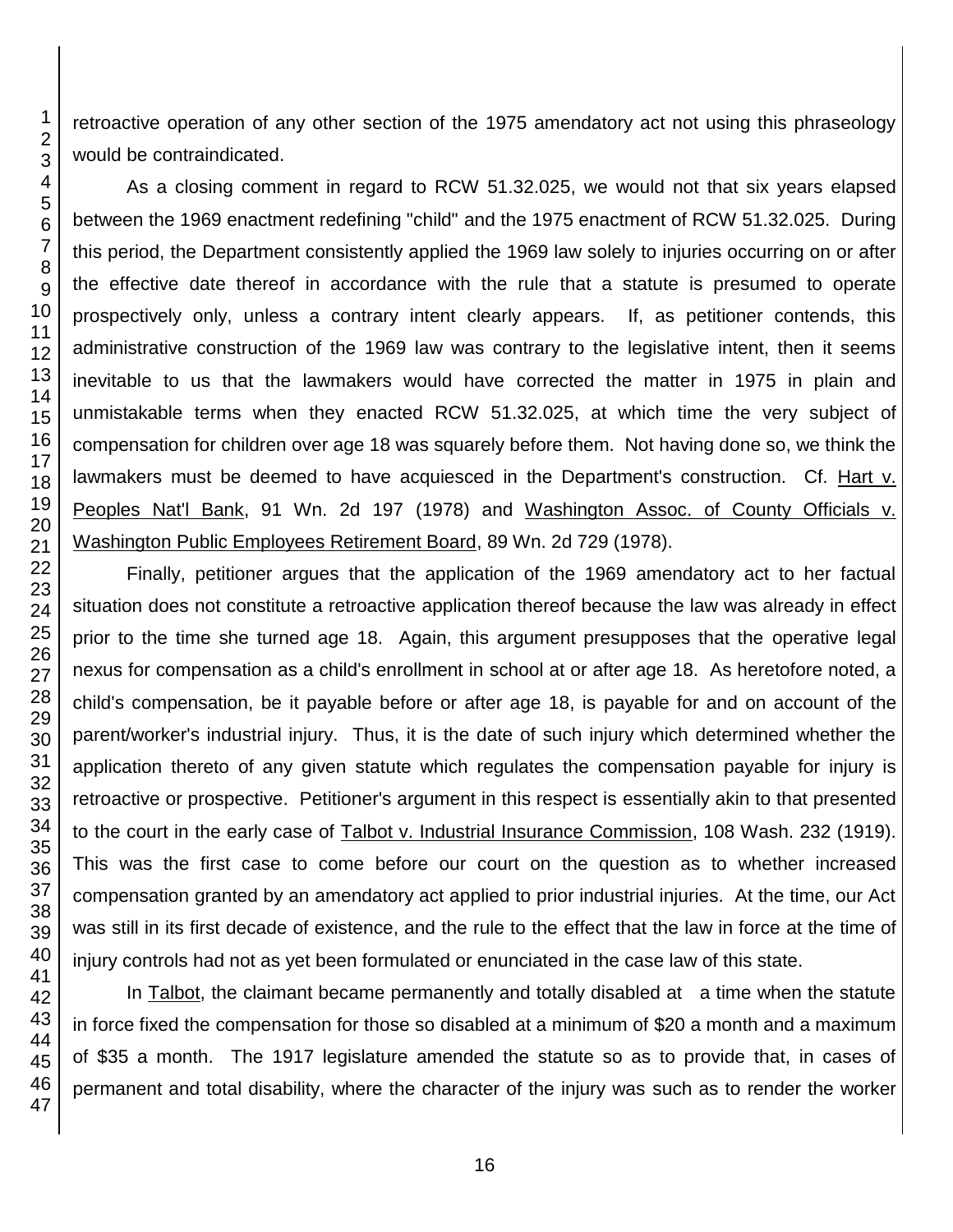so physically helpless as to require the constant services of an attendant, the monthly compensation was to be increased by \$20. This amendment went into effect less than a month after the occurrence of the claimant's injury. The arguments to the court in regard to whether the application of the statute to the claimant's situation constituted a retrospective application, and the court's disposition thereof are set forth in the opinion as follows:

> "Counsel for the commission, while conceding that Talbot's condition is and has been, since he was injured, such as to bring his case under the amendment of 1917, if he had been injured after the going into force of the amendment, contends that his case does not come under the amendment because of his injury occurring before the amendment went into force. The argument is, in substance, that to award him such increased allowance would be to give the amendment a retroactive effect, and that there is nothing in the amendatory act suggesting any such legislative intent. We may concede, for argument's sake, that to award Talbot such increased allowance for any time he was in a helpless condition prior to the going into effect of the amendment would be to give it a retroactive effect, contrary to the intent of the legislature. The trial court, reversing the commission's refusal to award the claimed increased allowance, decided that Talbot was entitled thereto, but only from the date of the going into effect of the amendment, and directed the commission to make such allowance, commencing as of that date, and continue the same 'so long as the plaintiff by reason of his said injuries shall require the services of a constant attendant.' We are of the opinion that this is not the giving to the amendment a retroactive effect, contrary to the intention of the legislature. The power of the legislature to provide for such an increased monthly allowance in such cases is not questioned by counsel for the commission, the only question here presented being as to the legislative intent in enacting the amendment."

In Lynch v. Department of Labor & Industries, 19 Wn. 2d 82 (1944), the contention was again made to the court that simply to apply an amendatory act granting increased compensation for injury after the act's effective date to cases of prior injury did not constitute a retroactive application of the statute, citing Talbot, supra, as controlling authority. The court rejected the contention as follows:

> "We shall not endeavor to minimize the force of that decision [Talbot], although upon a casual reading it may appear to be at variance with what we believe to be the weight of general authority on the subject of the retroactive application of increased pensions. However, a close analysis of the language above quoted convinces us that it is not out of harmony with our present view of the law upon the subject or with the weight of authority thereon. It will be noted that in the Talbot case the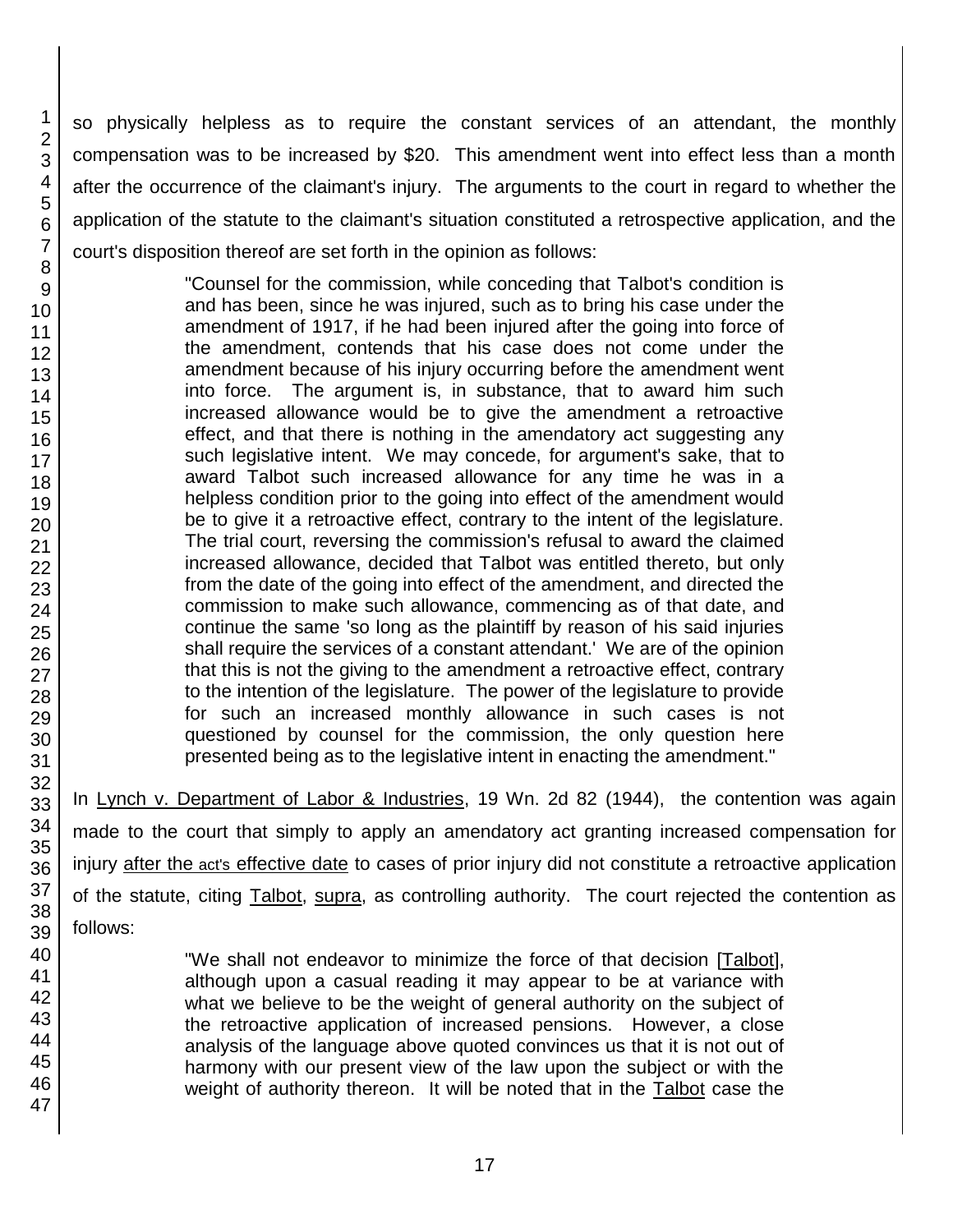court did not say that the allowance of the increased payment was in 'no sense' a retroactive application of the amendatory statute, but simply said that so to apply the amendment did not amount to giving it a retroactive effect contrary to the intention of the legislature. The court further specifically stated that the only question presented in the case was the legislative intent in enacting the statute. In other words, the court determined from all the circumstances and considerations connected with the particular legislation that it was the intent of the legislature that the amendment should be applied to injuries occurring before its effective date." (Emphasis by the court.)

Ashenbrenner v. Department of Labor & Industries, 62 Wn. 2d 22 (1963), may be termed the "watershed" case as to the question of whether the application of an amendatory act after its effective date to prior injuries constitutes a retroactive application thereof. In that case, the court was squarely presented with a choice -- it could either follow Talbot or Lynch. The court chose to follow Lynch, as follows:

> "Appellant cites, in support of her position, the case of Talbot v. Industrial Ins. Comm., 108 Wash. 231, 183 Pac. 84, 187 Pac 410 (1919), but that case is not applicable here for the reasons stated in the Lynch case, supra, which was decided much later, and in which the Talbot case was carefully analyzed and described as not being in conflict with the present view of the law or the weight of authority, because of the particular circumstances and considerations pertaining to the legislation there involved."

The Talbot decision is noted in an Annotation in 82 ALR 1244 as being contra to the weight of authority in the law on workers' compensation. Moreover, in a decision handed down barely three years subsequent to **Talbot** and involving a case on "all fours" therewith, the Nevada Supreme Court flatly refused to follow Talbot. Virden v. Smith, 210 P. 129 (1922). The amendatory act there in question was identical in wording to that before the court in Talbot with the exception that the increased compensation provided for in Virden for a constant attendant to the physically helpless worker was \$30 per month instead of \$20. In short, Talbot has not been followed in either our own or any other jurisdiction.

All told, we hold that the compensation for a "child" is governed by the law in force at the time of the parent/worker's industrial injury. We anchor our holding in the rule that a statute must be presumed to operate prospectively only, unless a contrary intent clearly appears. Not only does a contrary intent fail to clearly appear in this case, but, to our mind, the indicia of legislative intent that does appear reinforces the presumption of prospective operation.